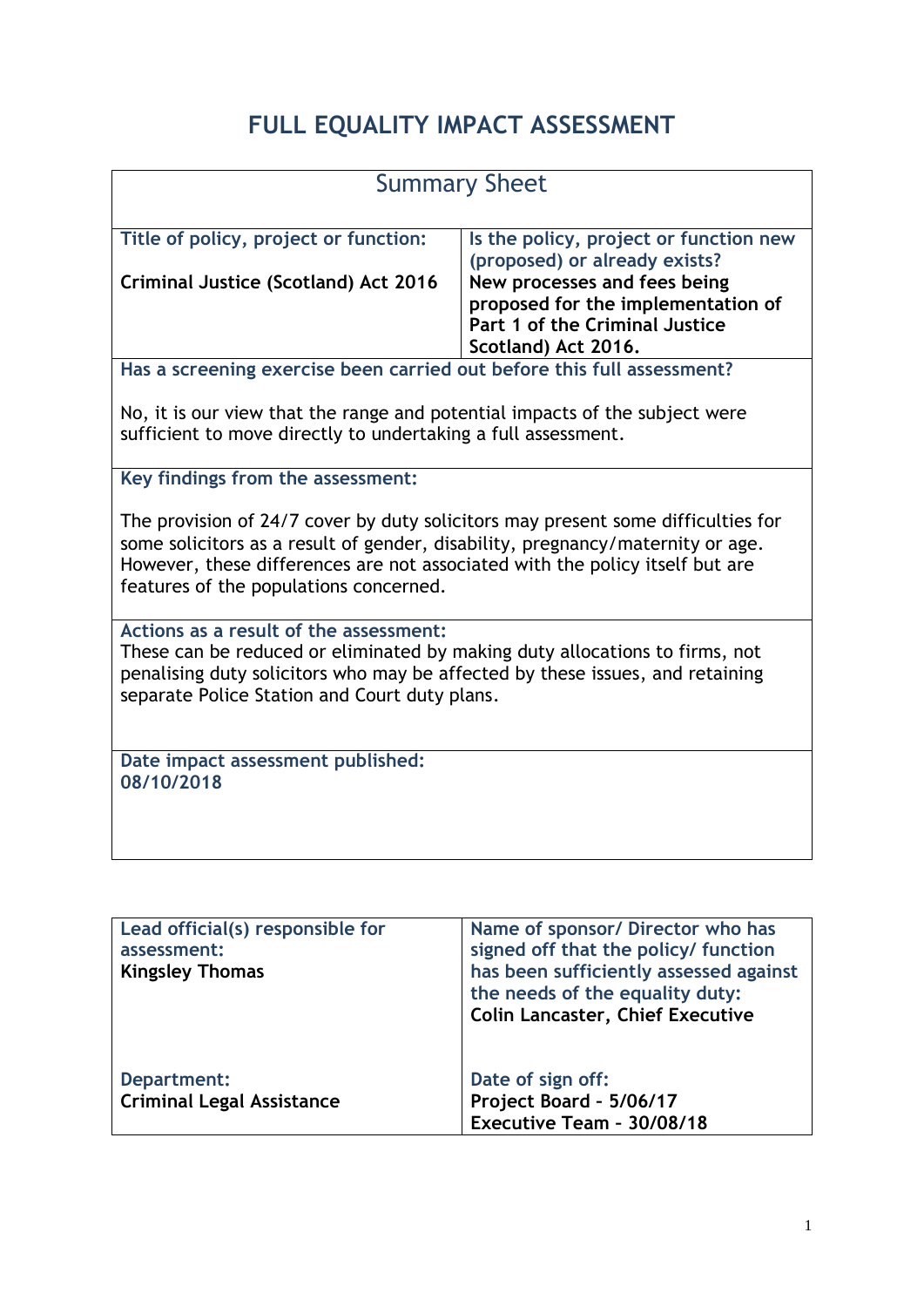**Step 1. Examine the information available to assess likely impact of the function/ policy on different equality groups** Describe the policy, project or function. What does it aim to do? What and who will it affect? *You can update or use information from your screening assessment if one was completed.*

Our proposals are to ensure that the appropriate changes to criminal legal assistance are in place in time for the full implementation of the Criminal Justice (Scotland) Act. These proposals concern Part 1 of the Act covering new police station procedures and rights, which is now expected to be implemented in January 2018.

Section 32 of the new Act confirms the right for a solicitor to be present at a police interview, very similar to the current right under section 15A of the Criminal Procedure Act. Section 44 gives the right for a consultation with a solicitor for anyone at a police station, and not only those being interviewed.

The Act also brings new provisions for investigative liberation where a suspect can be released then be required to return to the police station to complete the questioning at a later date. New bail conditions can be attached in undertaking cases, and suspects/accused persons can also be questioned after they have been charged. In each of these situations, bail conditions can be attached, and the client has the opportunity to apply to the court to challenge these conditions.

A new form of ABWOR will be needed to cover the court challenges to bail conditions or post charge questioning prior to the service of the complaint. Where these court procedures take place after legal aid has already been granted, the summary and solemn legal aid arrangements will need to accommodate these new procedures as well.

The latest proposals for the new process and fees associated with police station work have the following features:

- A single fixed fee of £30 for legal advice given on Section 44 consultations by phone or in person, with a higher fee (£75) for an attendance with a vulnerable person
- A single fixed fee of £30 for legal advice given on Section 32 interviews by phone, with higher block fees for attendances up to 2 hours (£115), between 2 and 4 hours (£200), with attendances over 4 hours paid £200 plus £50 per hour or part of hour thereafter.
- Mileage and up to 2 hours travelling time paid in addition to the new block fees.
- Extension of the 33% premium for advice given to between 19.00 and 7.00, all day weekends and on public holidays.
- Simplified application and payment process for solicitors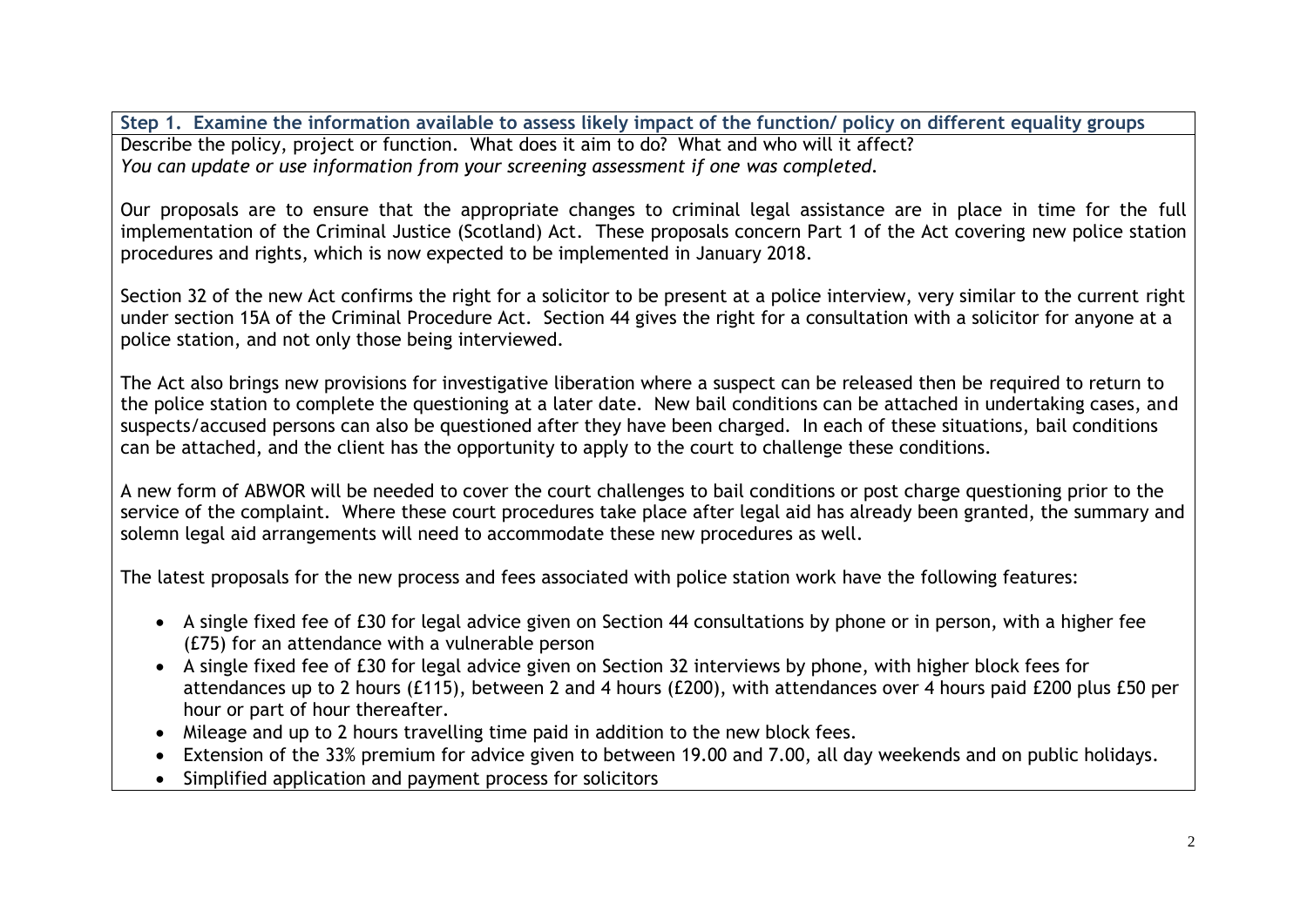- Solicitor Contact Line to focus on clients without a solicitor and the duty scheme, with police contacting named solicitors direct
- New legal aid arrangements under ABWOR for cases involving challenges to post charge questioning, and reviews of bail conditions in Investigative Liberation and Undertaking cases.

What is known about each of the equality groups who might use or be affected by this policy? For evidence see Scottish [Government equality finder](http://www.scotland.gov.uk/Topics/People/Equality/Equalities/DataGrid) (contains information on equality groups and the justice system), the [SLAB shared drive](file://///cifssata/Common/Common/Shared/Equalities/Equality%20information/The%20different%20equality%20groups) – information on the different groups (contains other information on equality groups) and S[LAB's research webpage](http://www.slab.org.uk/about-us/what-we-do/research/index.html) for information on the demographics of applicants of legal aid and solicitors providing work under legal aid.

*You need to look at the evidence you have for each group – Race, Sex (gender), Gender Reassignment, Disability, Sexual Orientation, Pregnancy & Maternity, Age, Religion and Belief, and Marriage & Civil Partnership. Think about the people likely to be affected by the policy. Does the policy relate to functions that have been identified as being important to particular protected groups? Does it relate to an area where there are already known inequalities? Good evidence is required for you to show 'due regard'. An inadequate analysis in an assessment may mean failure to meet the general duty.*

The main group of people likely to be affected by the policy are solicitors who participate in the Police Station duty plans. There are currently 836 individual solicitors from 345 firms who participate in the 38 separate police station duty plans, although all of the 1,350 or so solicitors who are on the Criminal Legal Assistance Register would be eligible to apply for inclusion in these plans.

## **Solicitors**

The Law Society of Scotland's profile of the profession 2013 showed the following (the LSS published some updated figures on their web site on 22/12/15 but the 2013 profile remains the most recent full profile at the time of preparing this EQIA):

**RACE –** 86% white Scottish

 10% "other" white groups 2% other ethnic groups Mostly in line with 2011 census findings but those from Asian background may be slightly under-represented (1% sols, 3% census) Profile static since 2006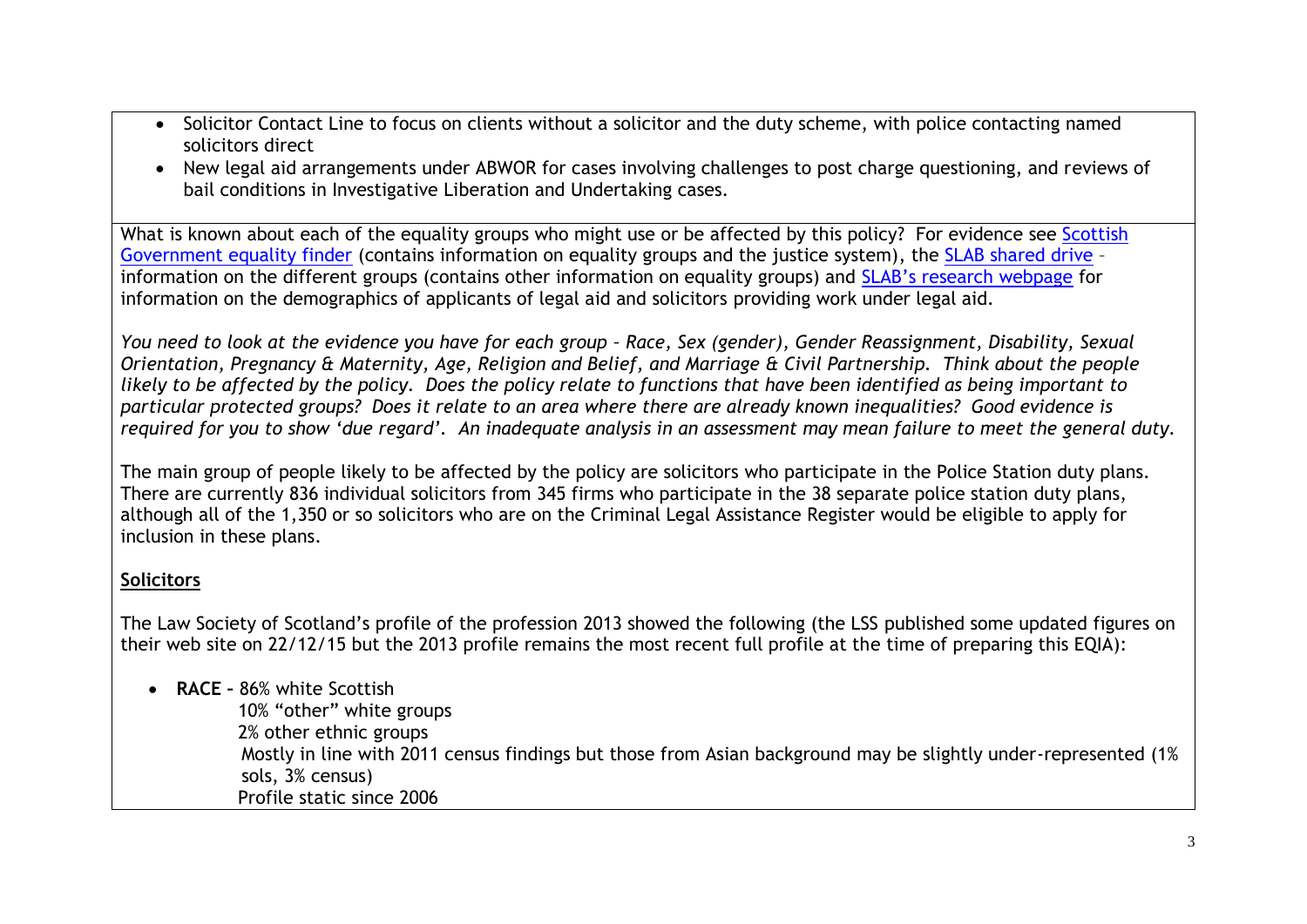- **SEX –** 50% male/50% female (an update issued by LSS ON 22/12/15 reports that 51% are now female) Slightly lower proportion of women in profession compared to 2011 census (50% of sols are women while census shows 52% of population are women
- **GENDER RE-ASSIGNMENT –** Less than 0.5% transgender
- **SEXUAL ORIENTATION –** 94% heterosexual 3% LGBT 5% male respondents gay 1% female respondents lesbian Stonewall estimates 5% to 7% of Scots are LGBT while 3% of profession LGBT

 **DISABILITY –** 4% disabled (38% long-term illness, 22% sensory impairment, 20% physical disability) Much lower than census figure (20%) 27% of those with disabilities required an adjustment (software and general equipment, flexibility in hours)

**RELIGION OR BELIEF –** 46% affiliated to no religion

30% Church of Scotland 17% Roman Catholic/other Christian 4% other (Muslim, Buddhist, Sikh, Jewish, Hindu) 1% civil partnership Reduction in those from all Christian faiths, increase in no faith and static for non-Christian

faiths

 **AGE –** 79% aged between 25 and 55 More females in 25 to 35 age group (42% compared to 23% male) Males more common over 56 (28% compared to9% of females) Decrease in % of profession under 25 and increase in those 56 to 65 and 66 plus.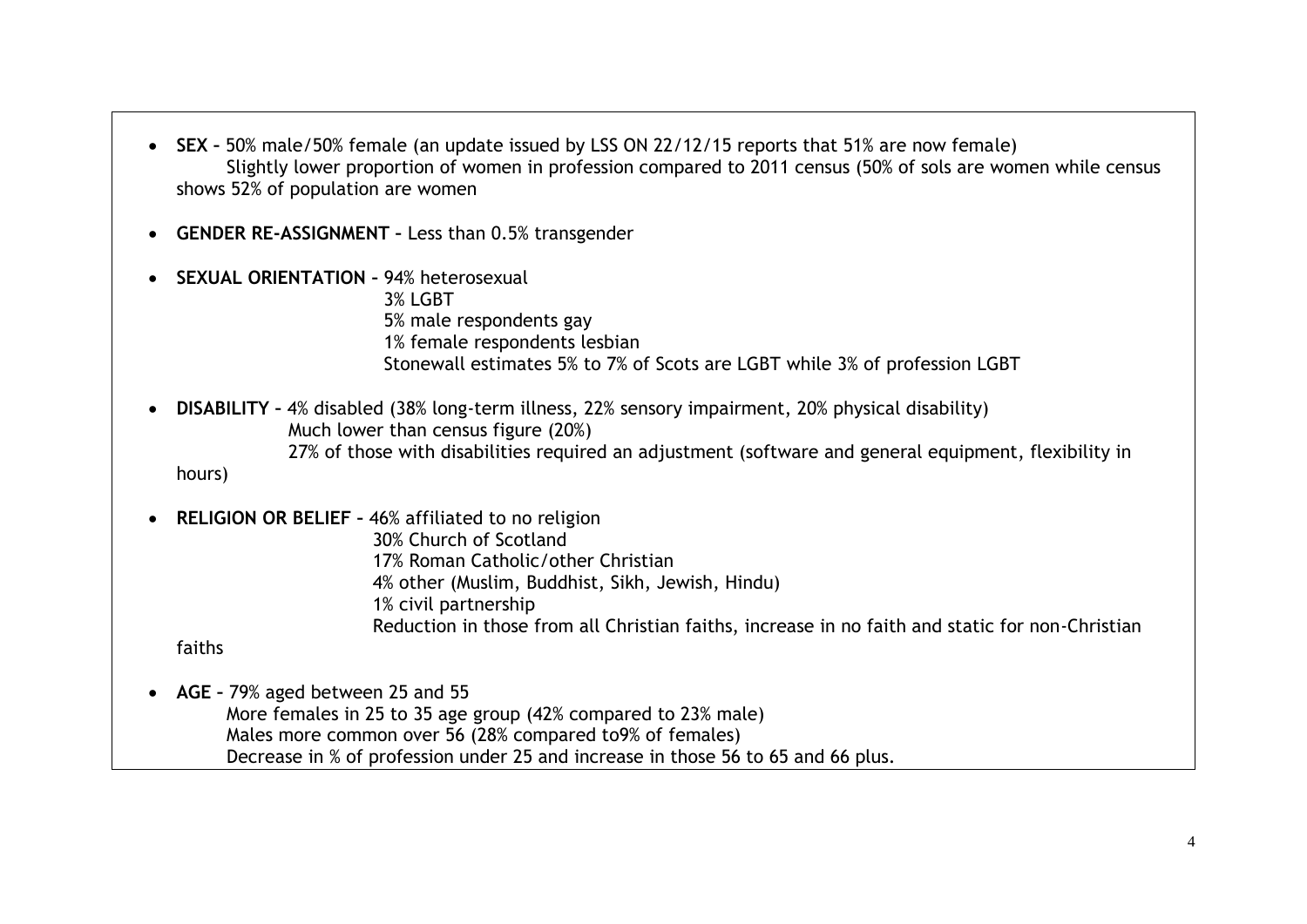Update from LSS dated 22/12/15 says 64% of sols under 40 are female compared to 40% for over 40s so trend towards a more female profession likely to continue

**MARRIAGE AND CIVIL PARTNERSHIP –** 63% married

 30% never married/never registered civil partnership 4% divorced Higher proportion than census of married people and lower for widowed, divorced and single.

 **PREGNANCY AND MATERNITY-** No information in survey except that of those who experienced discrimination (15% of respondents) 19.6% experienced it in relation to pregnancy and maternity

Are there any gaps in understanding of your policy/ function in relation to equality groups? *You should think about opportunities to fill any gaps in evidence through your consultation plans for the policy/ function at Step3.*

No identified gaps

**Step2. Impacts on priority characteristics and suggested steps to address these.**

Does the policy/ function have any impacts (whether intended or unintended, positive or negative) on any of the equality groups? Describe for each group the ways in which the policy, as it is planned or as it operates, might have negative and/ or positive impacts. You should answer these three questions for each group:

1) is there potential for discrimination; 2) is there potential for developing good relations; 3) is there potential to advance equality of opportunity?

| Race | No                          |
|------|-----------------------------|
|      | Please explain your answer: |
|      | No                          |
|      | 2. No                       |
|      | No<br>3.                    |
|      |                             |
|      |                             |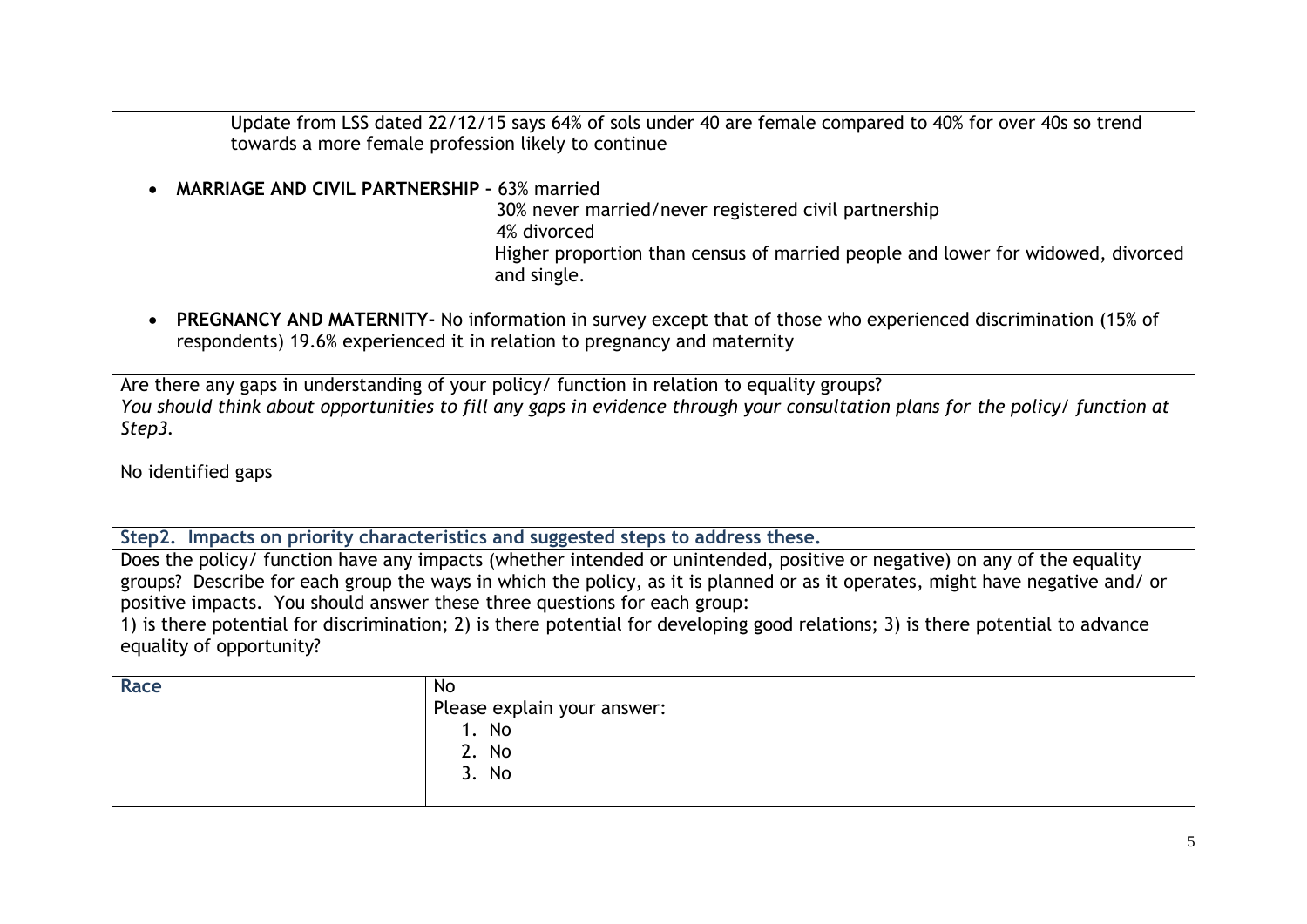| Sex (gender)                     | Yes<br>Please explain your answer:<br>1. The provision of 24/7 cover by duty solicitors may present some difficulties for<br>child care and other caring responsibilities which could be weighted by gender.<br>However, these gender differences are not associated with the policy itself but<br>are features of the populations concerned.<br>2. No<br>3. No |
|----------------------------------|-----------------------------------------------------------------------------------------------------------------------------------------------------------------------------------------------------------------------------------------------------------------------------------------------------------------------------------------------------------------|
| Gender reassignment              | Yes<br>Please explain your answer:<br>1. No<br>2. No<br>3. No                                                                                                                                                                                                                                                                                                   |
| <b>Disability</b>                | Yes<br>Please explain your answer:<br>1. The provision of 24/7 cover by duty solicitors may present some difficulties for<br>solicitors with disabilities.<br>2. No<br>3. No                                                                                                                                                                                    |
| <b>Pregnancy &amp; maternity</b> | Yes<br>Please explain your answer:<br>1. The provision of 24/7 cover by duty solicitors may present some difficulties for<br>women who are pregnant.<br>2. No<br>3. No                                                                                                                                                                                          |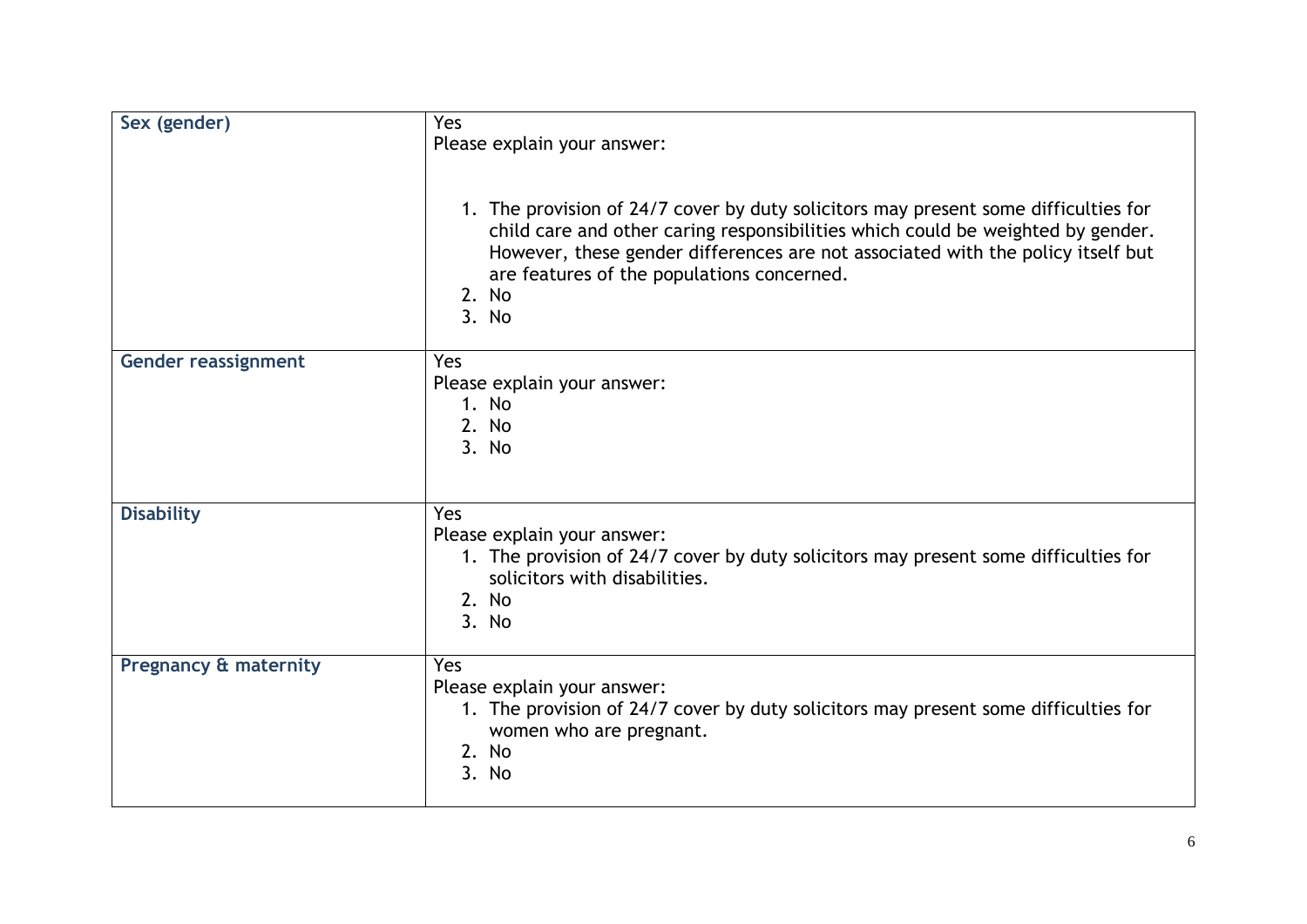| <b>Religion and belief</b><br>No<br>Please explain your answer:<br>1. No<br>2. No<br>3. No |
|--------------------------------------------------------------------------------------------|
|--------------------------------------------------------------------------------------------|

| Age                            | Yes<br>Please explain your answer:<br>1. The provision of 24/7 cover by duty solicitors may present some difficulties for<br>older solicitors. However, these issues are not associated with the policy itself but<br>are features of the populations concerned.<br>2. No<br>3. No |
|--------------------------------|------------------------------------------------------------------------------------------------------------------------------------------------------------------------------------------------------------------------------------------------------------------------------------|
| Marriage and civil partnership | No<br>Please explain your answer:<br>1. No<br>2. No<br>3. No                                                                                                                                                                                                                       |
| <b>Sexual Orientation</b>      | No<br>Please explain your answer:<br>1. No<br>2. No<br>3. No                                                                                                                                                                                                                       |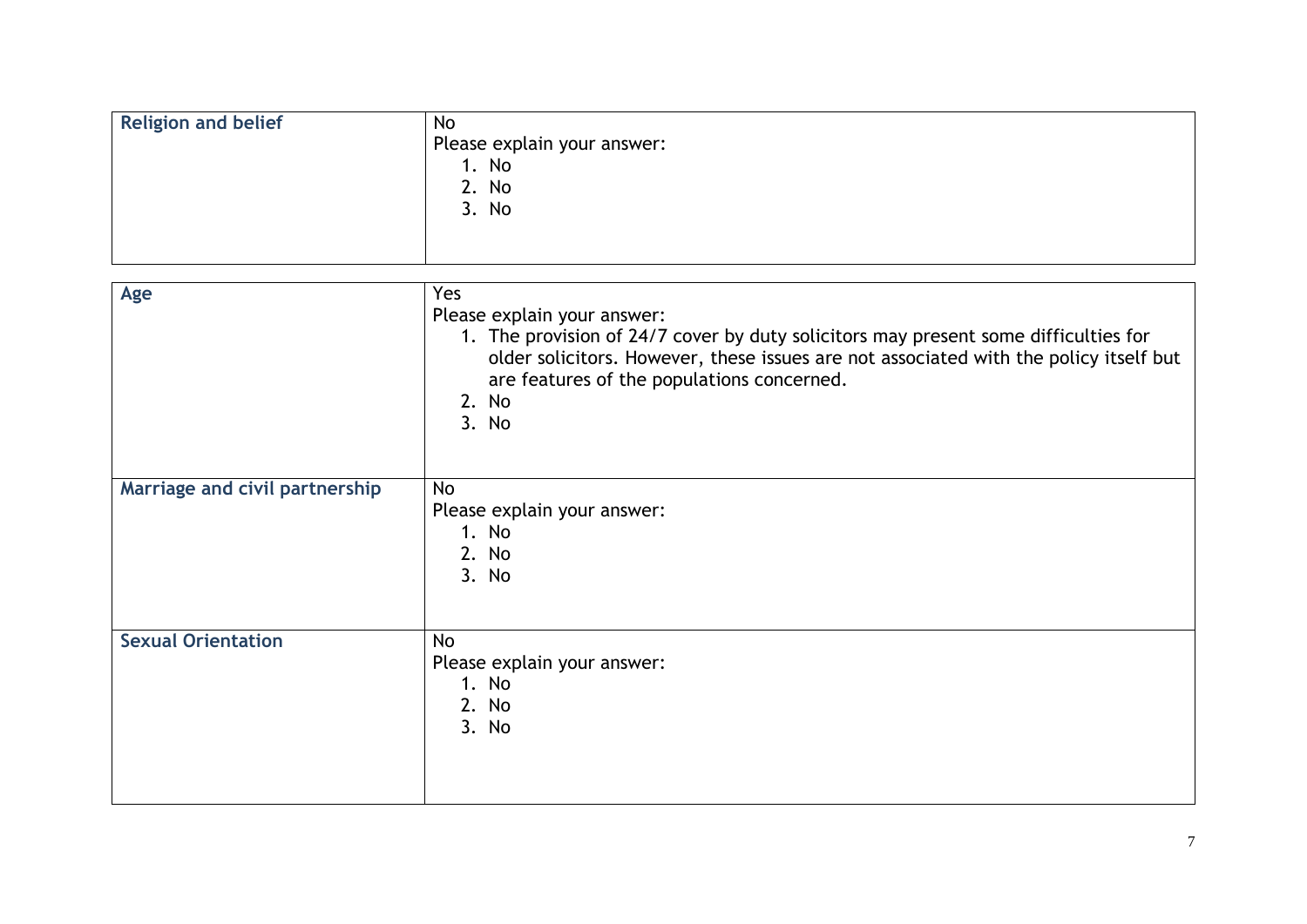Where there is potential for indirect/ direct discrimination, what can you do to reduce or eliminate this risk?

- Duty allocations will be made to firms and not individual solicitors to reduce the risk associated with the difficulties of providing 24/7 duty cover as a result of caring responsibilities, disabilities, pregnancy or other health reasons.
- We will also continue with our existing policy of not penalising a duty solicitor who is unable to provide advice or an attendance as a result of one of these issues.
- Separate duty plans for Police Stations and the Courts would give individual solicitors the opportunity to choose which plans to participate in.

Do you need to make changes to your policy or function on the basis of this assessment? No

What is the likely impact of these changes on the plans for the policy/ function? (resources, cost, timings etc.) None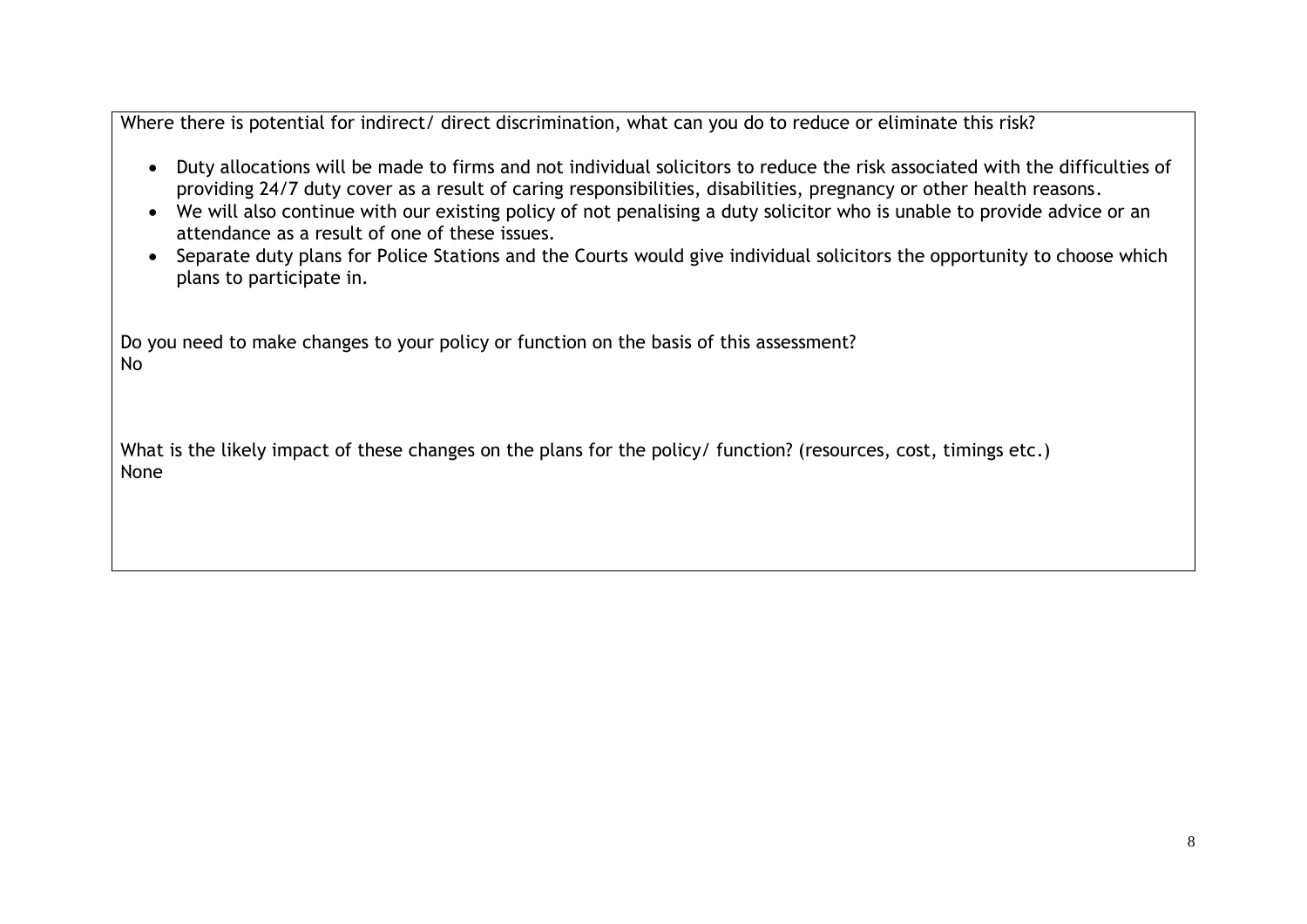**Step 3. Consultation and stakeholder engagement**

Do you/ did you have any consultation/ involvement planned for the policy/ function?

Yes

Provisions for Police Station and Duty responsibilities were included in the new draft Code of Practice for Criminal Legal Assistance which was consulted on from 6 February to 18 April. Further engagement on the provisions also took place over the summer of 2017.

Full discussions on the proposals also took place with the Law Society of Scotland prior to the regulation changes being laid in Parliament.

If 'no' please continue to step 4.

What do you hope to achieve from your consultation/ involvement? Agreement on the new processes and fees.

List the main stakeholder agencies that you intend to or have already discussed this policy with.

*Give details of any equality groups represented.*

Law Society of Scotland Other solicitors' associations Other Criminal Justice agencies

**Step 4. Discuss and review the assessment with decision makers and governance structures.** You **must** discuss the results with senior decision makers before you finalise the assessment.

Give details of the governance structures you will report to on this assessment, or have already reported to - Project Board/ Executive Team/ Board Members

The project is being considered by a project board made up of relevant Directors and Senior Managers from SLAB chaired by the SLAB Chief Executive. It will make recommendations and provide advice to SG who will make final decisions on the fees and processes.

Have you presented the results of the assessment to the groups you have listed above? Please include the date you presented to each group listed. **You must do this to get sign off and allow publication of the assessment.**